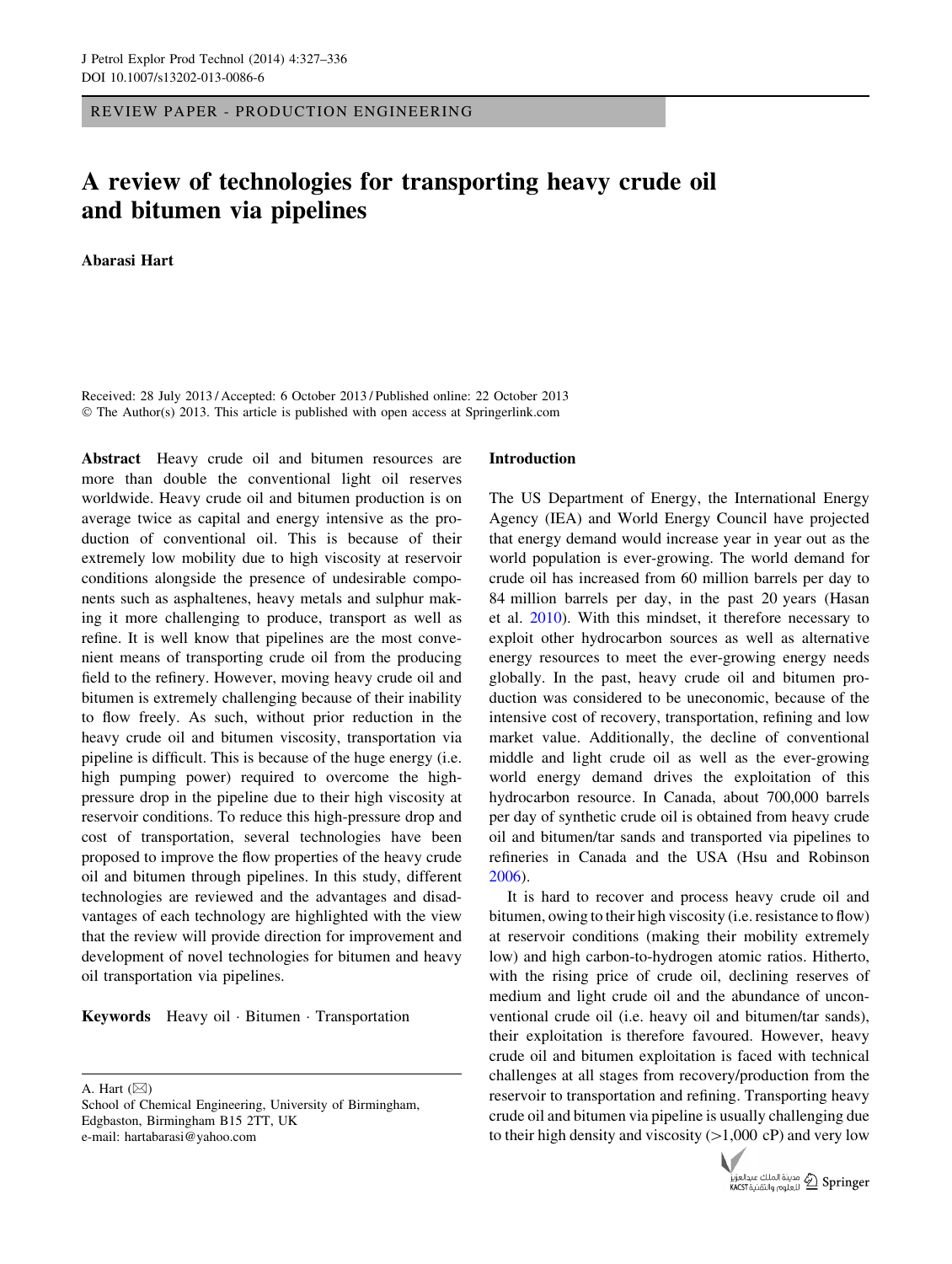mobility at reservoir temperature. Asphaltene deposition, heavy metals, sulphur and brine or salt content make it difficult to be transported and refined using conventional refinery methods without firstly upgrading them to meet conventional light crude oil properties (Zhang et al. [2010](#page-9-0); Hart [2012\)](#page-9-0). Also, the presence of brine or salt in the heavy crude stimulates corrosion problems in the pipeline (Martinez-Palou et al. [2011](#page-9-0)). In some cases, the formation of emulsion such as the oil–water mixture produced from the reservoir poses transportation difficulty.

Though the issue of the environment remains a concern, petroleum is still the dominant source of energy worldwide for our transportation fuels. The global demand for energy to meet our daily industrial and transportation needs is ever growing at an average annual growth rate of 1.6 % (OECD/ IEA [2005](#page-9-0)). The estimated heavy crude oil reserve globally by the IEA is about 6 trillion barrels (OECD/IEA [2005](#page-9-0)). Despite this global magnitude of heavy crude oil and tar sand reserves, their production is still low (Saniere et al. [2004;](#page-9-0) Hart et al. [2013](#page-9-0)). However, it has attracted a growing interest presently by the petroleum industry. This current trend in heavy crude oil and bitumen exploitation is because of the decline of conventional middle and light crude oil reserves and the limited supply and rising price of crude oil. Consequently, Canada and Venezuela are the major countries presently exploiting heavy crude oil reserves. Pipelines are used to transport about 95 % of the heavy crude oil produced in Canada and Venezuela, respectively. This is because pipelines are the least expensive, environmentally convenient and the most effective means to transport crude oil from the field to the refinery.

The fundamental recovery technique like the primary recovery method, which depends on the natural energy within the reservoir to push the crude oil through the production well, is inadequate for heavy crude oil and bitumen recovery. This is because of their extremely high viscosity (i.e. resistance to flow). Therefore, enhanced oil recovery (EOR) techniques aim at producing the remaining oil left after primary and secondary recovery methods by introducing heat energy or injecting a fluid (Greaves et al. [2000](#page-8-0); Hart [2012](#page-9-0)). The EOR methods are broadly classified into thermal, solvent displacement (i.e. light hydrocarbons, flue gas, carbon dioxide, nitrogen, etc.), chemical (i.e. surfactant flooding, alkaline flooding, polymer flooding, micellar flooding, alkaline–surfactant–polymer flooding, etc.) and microbial methods. Nonetheless, the most widely used EOR technologies are the thermal techniques. This is because they reduce the viscosity of heavy crude oil and bitumen by several orders of magnitude rapidly, in contrast to nonthermal methods in which the mode of viscosity reduction is quite slow as they depend on diffusion and dispersion to spread the fluids. Therefore, the commonly used thermal EOR methods by the petroleum industry are steam flooding,



cyclic steam stimulation (CSS), steam-assisted gravity drainage (SAGD), in situ combustion (ISC), toe-to-heel air injection (THAI), etc. The objective of the techniques is to increase oil mobility of the heavy crude oil and bitumen by reducing their viscosity to improve recovery or production as well as transportation via pipelines. Subsequently, this drive of the petroleum industry to exploit heavy crude oil and bitumen resources has led to the development of several transportation techniques.

This increased heavy crude oil and bitumen production requires an adequate means of transporting them for storage or to the refinery. In view of this, pipelines remain the most convenient means for continuous and economic transportation of crude oils and its products. However, heavy crude oil and bitumen contain a high proportion of high molecular weight hydrocarbons such as saturates, resins, aromatics and asphaltenes. The asphaltenes portion of the heavy oils is known to be insoluble in straight-chain hydrocarbons such as pentane and heptanes. Therefore, problems due to asphaltenes instability such as precipitation due to depressurisation below asphaltene precipitation onset pressure may occur when transporting heavy crude oil (Eskin et al. [2011\)](#page-8-0). Subsequently, a high-pressure drop along the pipeline is experienced due to high viscosity of the heavy oil making it cost and energy intensive (i.e. higher pump powder) to transport via pipeline. Additionally, clogging of the pipe walls due to asphaltenes deposition, which decreases the accessible cross-sectional area for oil flow that causes reduction in flow rate and rise in pressure drop and multiphase flow, may occur (Martinez-Palou et al. [2011](#page-9-0); Eskin et al. [2011\)](#page-8-0).

Improved heavy crude and bitumen transportation using pipelines can be achieved through preheating of the heavy crude alongside heating of the pipeline, blending or dilution with light hydrocarbon fluids as well as heavy oil-inwater emulsification, partial upgrading and core-annular flow (Al-Roomi et al. [2004;](#page-8-0) Saniere et al. [2004\)](#page-9-0). Each of these techniques is aimed at reducing viscosity as well as the energy required for pumping, to enhance flowability of the oil via pipelines. The objective of this review is to assess the various technologies available for transporting heavy crude oil and bitumen and explore their individual advantages as well as disadvantages, with the aim that the findings would help direct further experiments and research towards providing a practical solution to improve the transportation of heavy oils economically.

## Transportation technologies for heavy crude oil and bitumen

To transport heavy oils economically, the pressure drop in the pipeline must be lowered to minimise the pump power required to push the oil over a long distance. However,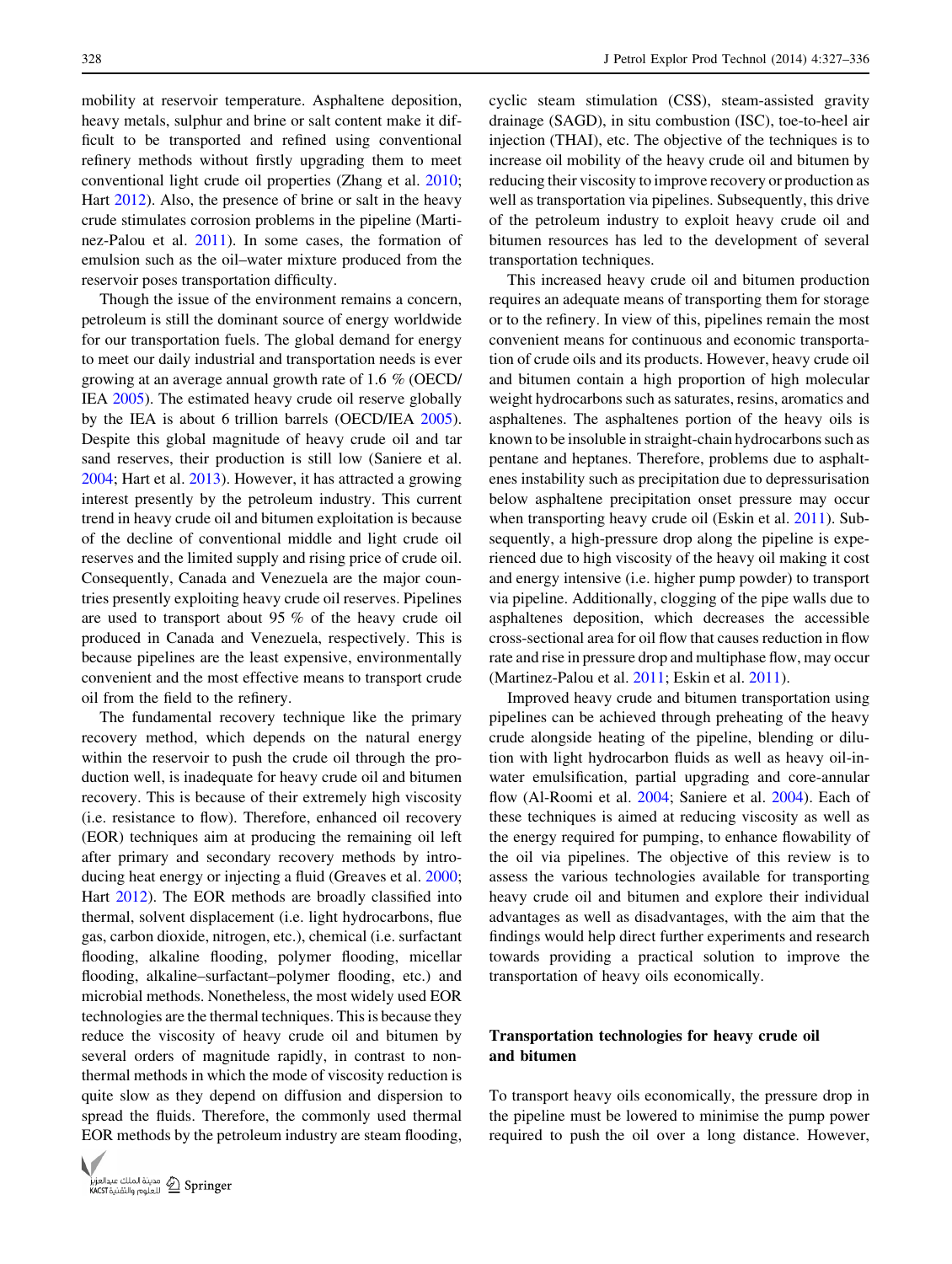



Fig. 1 Diagrammatic display of methods of improving heavy crude oil and bitumen flow via pipelines



Fig. 2 Pressure drop against flow rate for the different heavy crude transport mechanisms Guevara et al. [\(1998](#page-8-0))

because of their high viscosity at reservoir conditions compared to conventional light crude oils, conventional pipelining is not adequate for transporting heavy crude oil and bitumen to refineries without reducing their viscosity (Ahmed et al. [1999\)](#page-8-0). The methods used for transporting heavy oil and bitumen through pipelines are generally grouped into three as shown in Fig. 1: (a) viscosity reduction [e.g. preheating of the heavy crude oil and bitumen and subsequent heating of the pipeline, blending and dilution with light hydrocarbons or solvent, emulsification through the formation of an oil-in-water emulsion and lowering the oil's pour point by using pour point depressant (PPD)]; (b) drag/friction reduction (e.g. pipeline lubrication through the use of core-annular flow, dragreducing additive); and (c) in situ partial upgrading of the heavy crude to produce a syncrude with improved viscosity, American Petroleum Institute (API) gravity, and minimised asphaltenes, sulphur and heavy metal content. In Fig. 2, the pressure drop versus the flow rate for the several methods of transporting heavy crude oil and bitumen is presented.

## Dilution

High viscosity at reservoir conditions is a major setback to heavy crude oil and bitumen recovery and transportation via pipelines. Thus, blending or dilution of heavy crude oil and bitumen to reduce viscosity is one of the several means to improve transportation via pipelines that is a most commonly used technique in the petroleum industry since the 1930s. The blending fluid or diluents is always less viscous than the heavy crude and bitumen. Generally, it well know that the lower the viscosity of the diluents, the lower is the viscosity of the blended mixture of heavy crude and bitumen (Gateau et al. [2004](#page-8-0)). The widely used diluents include condensate from natural gas production, naphtha, kerosene, lighter crude oils, etc. However, the use of organic solvents such as alcohol, methyl tert-butyl ether, tert-amyl methyl ether has been investigated (Anhorn and Badakhshan [1994](#page-8-0)). The use of these solvents is prompted based on their use in improving the octane number of gasoline. Subsequently, a mixture of hydrocarbons and organic solvents with polar group in their molecular structure has shown some effectiveness in viscosity reduction of heavy crude oil at constant dilution rate (Gateau et al. [2004\)](#page-8-0). The use of diluents allows the transportation of large quantity or volume of heavy crude oil and bitumen.

Furthermore, the viscosity of the blended mixture is determined by the dilution rate as well as the viscosities and densities of the heavy crude oil and bitumen and the used diluents. The resulting blend of heavy crude oil and diluents has lower viscosity and therefore it is easier to pump at reduced cost. The dilution of heavy crude oil and bitumen to enhance transportation by pipelines requires two pipelines, one for the oil and another for the diluents. The use of diluents to enhance the transportability of heavy crude oil and bitumen in pipelines would be cost-effective, if the diluents are relatively cheap and readily available.

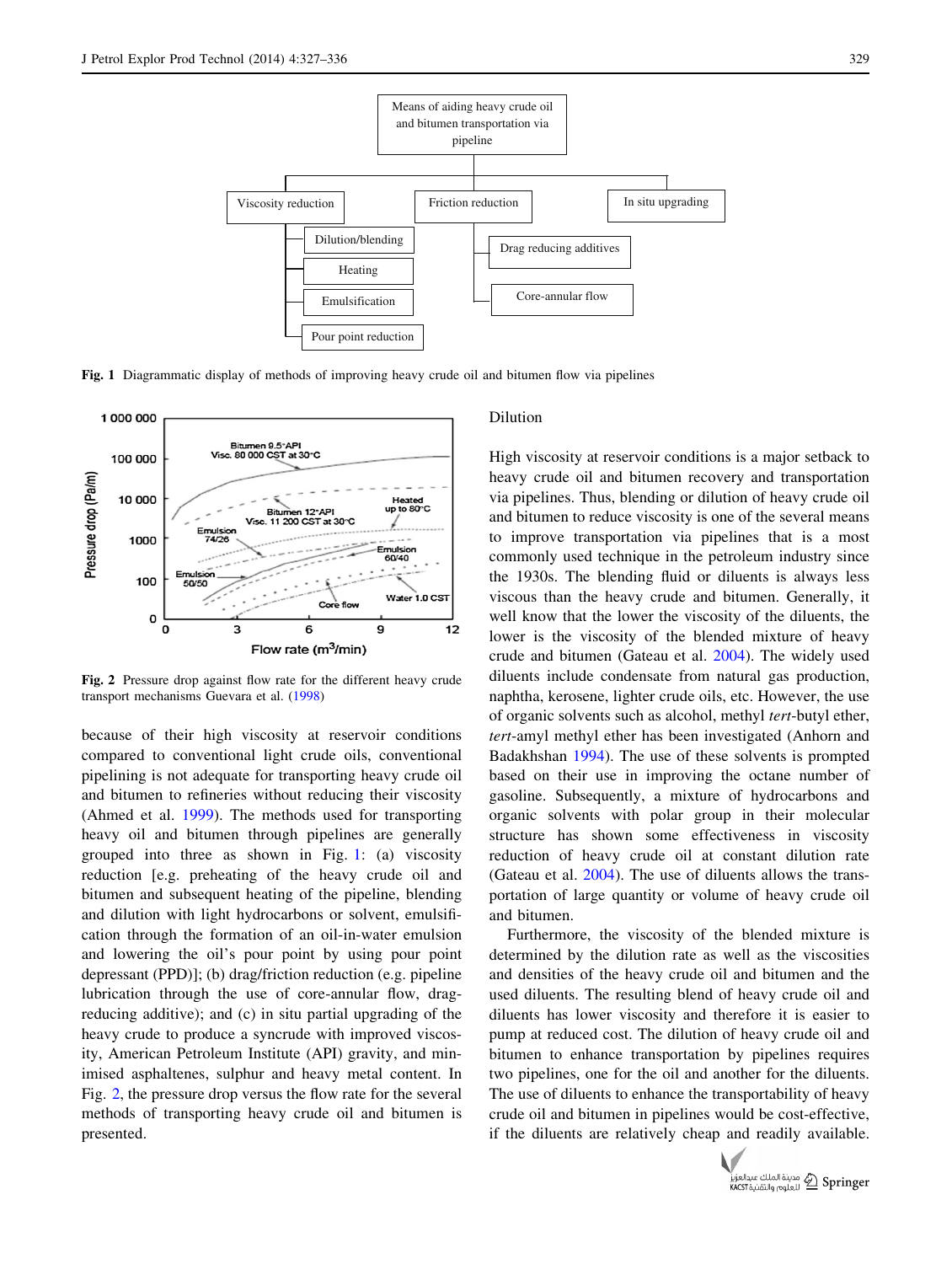The amount of diluents required for heavy crude oil, i.e. the ratio of diluents in the blended mixture, ranges from 0 to 20 %, while for bitumen it is in the range of 25–50 %.

Light natural gas condensate (pentane plus or  $C_5 +$ ) is a low-density and less viscous mixture of hydrocarbon liquids, which is a by-product of natural gas processing. This condensate recovered from natural gas has been used to dilute heavy crude oil and bitumen in Canadian and Venezuelan oil fields in order to enhance their transport using pipeline. Though the viscosity of heavy crude oil and bitumen is reduced significantly on blending with the condensate, asphaltenes precipitation, segregation and aggregation cause instability during transportation and storage (Shigemoto et al. [2006\)](#page-9-0). This is because asphaltenes present in the heavy crude oil are insoluble in alkanes such as  $n$ -pentane and heptanes, as the condensates are known to be paraffinrich light oil. Additionally, asphaltenes have the tendency to interact and aggregate. The viscosity of the oil–condensate blended mixture depends on the properties of the heavy crude oil or bitumen, condensate, the dilution rate, heavy oil– condensate ratio and also the operating temperature. The limitations to the use of condensates includes: its availability depends on natural gas demand (Guevara et al. [1998\)](#page-8-0); due to the growing production of heavy crude oil and bitumen, the production of condensate is not sufficient to sustain the demand for thinner; most of its components are not good solvents for asphaltenes and precipitation may arise; instability during storage.

Nevertheless, the use of light crude oil has also been considered, but it is less efficient in lowering the viscosity of heavy crude oil or bitumen in contrast to the condensate (Urquhart [1986](#page-9-0)). Consequently, light oil compatibility as well as availability in the face of declining reserves of conventional light crude oil has limited its use as diluents for heavy crude oil. In addition, light hydrocarbon such as kerosene has been found to be effective in enhancing heavy crude oil and bitumen transport via pipelines. Lederer [\(1933](#page-9-0)) developed a modified correlation similar to the classic Arrhenius expression for estimating the resulting viscosity of the blended mixture of heavy crude oil and diluents. The resulting mixture viscosity is as follows:

$$
\log \mu = \left(\frac{\alpha V_o}{\alpha V_o + V_d}\right) \log \mu_o + \left(1 - \frac{\alpha V_o}{\alpha V_o + V_d}\right) \log \mu_d \qquad (1)
$$

where  $V_0$  and  $V_{d}$ , are the volume fraction of the heavy crude oil and diluents,  $\mu_0$  and  $\mu_d$  are the viscosity of the heavy crude oil or bitumen and the diluents, respectively, and  $\alpha$  is an empirical constant ranging from 0 to 1.

Thus, Shu ([1984\)](#page-9-0) proposed an empirical formula for determining the constant  $\alpha$  for the blend or mixture of heavy crude oil or bitumen diluted with light hydrocarbon diluents. The relation depends on the viscosity ratio of oil to diluents (i.e. light hydrocarbons) and their densities, respectively.



$$
\alpha = \frac{17.04(\rho_0 - \rho_d)^{0.5237} \rho_0^{3.2745} \rho_d^{1.6316}}{\ln\left(\frac{\mu_0}{\mu_d}\right)}\tag{2}
$$

Consequently, the mostly used light hydrocarbons for dilution of heavy crude oil and bitumen are expensive and are not readily available in large quantities. Therefore, recycling of diluents for re-use is essential. However, separating the diluents from the oil requires the installation of additional pipelines which subsequently add to the operating cost. In addition, to conveniently transport heavy crude oil and bitumen via pipeline, the diluted or blended oil viscosity must be less than for the classical maximum pipeline, that is,\200 mPa s (Kessick [1982](#page-9-0)). However, to achieve this pipeline viscosity specification requires the use of large volume of diluents, knowing that heavy crude oil and bitumen can have a viscosity of more than  $10<sup>5</sup>$  mPa s.

Another common diluent used is naphtha, a petroleum fraction. Naphtha has high API gravity and shows good compatibility with asphaltenes. Gateau et al. [\(2004](#page-8-0)) proposed that a blend of naphtha and organic solvent would reduce the amount of diluents needed to lower the viscosity of heavy oil-to-pipeline transportation specifications. It was found that the relative viscosity of the blend of heavy oil diluted with mixtures of naphtha and organic solvent is reduced, as shown in Fig. 3. This is attributed to the increasing polarity or hydrogen bonding of the solvents and the ability of the polar solvent to act on the asphaltenes components of the heavy crude oil (Gateau et al. [2004](#page-8-0)). In that case, a higher polarity solvent causes a larger reduction in viscosity of the diluted heavy crude oil, thereby enhancing dilution efficiency. However, the viscosity of the solvent must approximate that of the hydrocarbon as well as the boiling point for easy recycling.



Fig. 3 The effect of organic solvent absolute viscosity of diluted heavy oil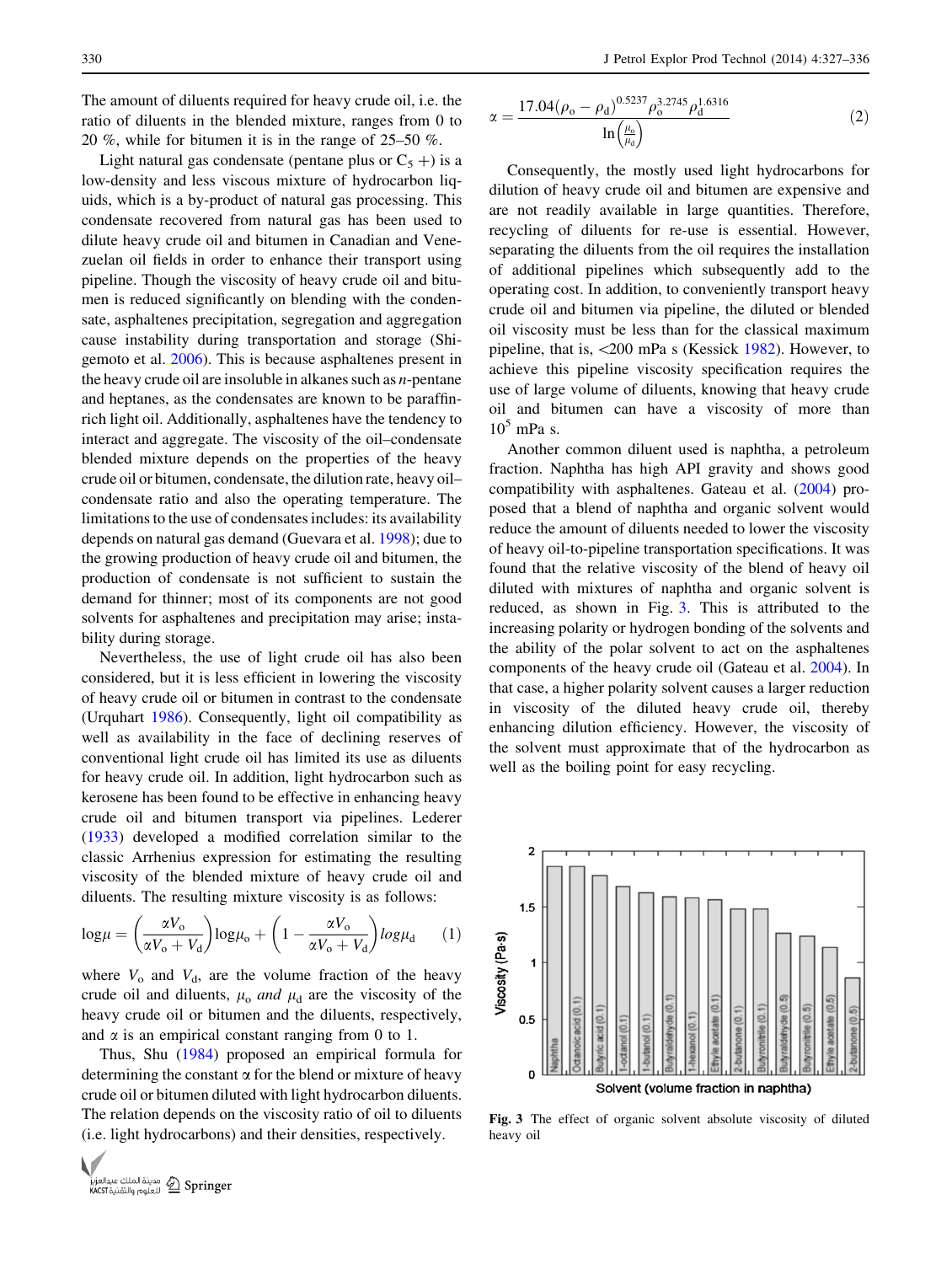### Heating

Another method commonly used method to reduce the high viscosity of heavy crude oil and bitumen and improve the flowability is the effect of temperature. Heating (i.e. increasing temperature) the pipeline causes a rapid reduction in viscosity to lower the resistance of the oil to flow. The response of viscosity to changes in temperature for some heavy oil and bitumen is illustrated in Fig. 4. Therefore, heating is an alternative means of enhancing the flow properties of heavy crude oil and bitumen. This is because the viscosity of the heavy oils and bitumen is reduced by several orders of magnitude with increasing temperature. This involves preheating the heavy crude oil followed by subsequent heating of the pipeline to improve its flow.

However, heating to increase the temperature of the fluid involves a considerable amount of energy and cost as well. Other issues include greater internal corrosion problems, due to the increase in temperature. However, heating the pipeline may possibly induce changes in the rheological properties of the crude oil which may result in instability in flow. Many number of heating stations are required adding to the cost, in addition to heat losses occurring along the pipeline as a result of the low flow of the oil. However, most of the times the pipeline is insulated to maintain an elevated temperature and reduce the heat losses to the surroundings. Additionally, sudden expansion and contraction long the pipeline may induce challenging problems. Consequently, the cost of operating the heating as well as the pumping systems over a long distance from the oil field to the final storage or refinery is on the high side (Chang et al. [1999\)](#page-8-0). The method might not be viable for transporting crude oil when it comes to subsea pipelines. Finally, the cooling effect of the surrounding water as well as the earth lowers the efficiency of the technique.



Fig. 4 Response of viscosity to increase in temperature (Raicar and Procter [1984](#page-9-0))

#### Emulsification of the heavy crude in water

The emulsion of crude oil and water exists in the hydrocarbon reservoir, well bore, during drilling as well as transportation. This technology is one of the newest means of transporting heavy crude oil via pipeline in oil-in-water (O/W), water-in-oil (W/O) emulsion or in a double emulsion like oil-in-water-in-oil (O/W/O) and water-in-oil-inwater (W/O/W), with the drop sizes in micron range. The formation of oil-in-water emulsion has been an alternative technique of enhancing heavy crude oil flowability through pipelines. In this technology, the heavy crude oil is emulsified in water and stabilised with the aid of surfactants. The oil become dispersed in water in the form of droplets with the aid of surfactants and a stable oil-in-water emulsion with reduced viscosity is produced (Saniere et al. [2004](#page-9-0); Al-Roomi et al. [2004](#page-8-0)). The methods used to generate the oil droplets to create the emulsions includes use of devices such as dispersing machines, mixing with rotor– stator, colloid mills, high-pressure homogenisers applying high shearing stresses, emulsification by membrane and ultrasonic waves (Hasan et al. [2010](#page-9-0); Ashrafizadeh and Kamran [2010](#page-8-0); Lin and Chen [2006](#page-9-0)). The different possible emulsions are illustration in Fig. [5.](#page-5-0)

The surfactant monolayer sits at the oil–water interface (see Fig. [6](#page-5-0)), to prevent drop growth and phase separation into single oil and water phases in the cause of transportation. The monolayer at the interface of the oil-in-water emulsion, the polar region (i.e. hydrophilic head) of the surfactant is in contact with the water and non-polar tail (i.e. hydrophobic region) in contact with the oil, as shown in Fig. [5](#page-5-0). It is the properties of this adsorbed layer of surfactants that stabilise the oil–water surface and control the behaviour of the emulsion (Langevin et al. [2004](#page-9-0)).

Nevertheless, heavy crude oil is a complex mixture of hundreds of thousands of compounds. The asphaltenes act as natural emulsifiers. Other active surface components of crude oil include naphthenic acids, resins, porphyrins, etc. (Langevin et al. [2004\)](#page-9-0). The presence of these component increases the complexity of crude oil emulsion, as the molecules can interact and reorganise at the oil–water interface. In that case, to transport heavy crude using emulsion technology involves three stages such as producing the O/W emulsion, transporting the formed emulsion and separating the oil phase from the water phase. However, recovering the crude oil entails breaking the oilin-water emulsion. To achieve the separation stage the following techniques have been developed which include thermal demulsification, electro-demulsification, chemical demulsification, freeze–thaw method, pH modification, addition of solvent and demulsification by membranes (Ashrafizadeh and Kamran [2010;](#page-8-0) Yan and Masliyah [1998](#page-9-0)). The use of surfactants and water to create a stable oil-in-

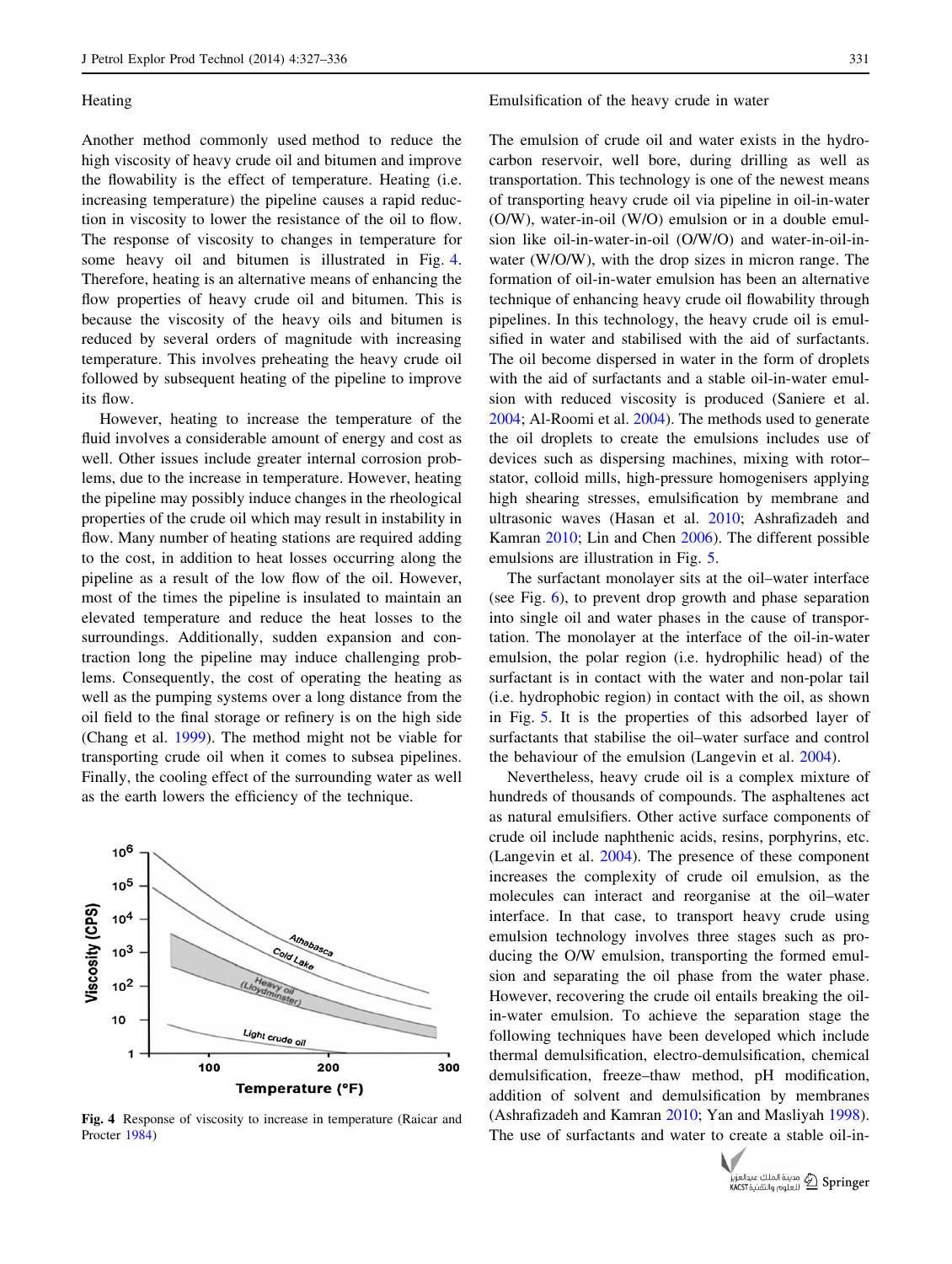<span id="page-5-0"></span>

Fig. 5 The several emulsions that are used to transport heavy crude oil





water emulsion with heavy crude oil to improve its transportability by pipeline has been a topic of several investigations with a series of patents. The potential of this technology to enhance pipeline transportation of heavy crude oil has been demonstrated in Indonesia in 1963, as well as in a 13-mile distance using 8 in. diameter pipeline in California (Ahmed et al. [1999\)](#page-8-0).

In addition, the rheology of the formed emulsions is an important criterion for enhanced pipeline transportation. The rheology of the emulsion depends mainly on the volume of the dispersed oil and drop size distribution (Khan [1996\)](#page-9-0). The drop size distribution depends on surfactant type, energy of mixing and pressure. The surfactants commonly used are non-ionic such as Triton X-114 based on their ability to withstand the salinity of the produced water, they are also cheap, their emulsion is easy to separate, and they do not form undesirable organic residues that affect the oil properties (Sun and Shook [1996\)](#page-9-0). However, heavy crude oil emulsion exhibits either Newtonian behaviour at high shear rate or a shear thinning rheological behaviour at low shear rate (McKibben et al. [2000](#page-9-0); Al-Roomi et al. [2004\)](#page-8-0). The flow properties of the produced emulsion depend on the properties of the polar hydrophilic head and the non-polar hydrophobic tail of the used surfactants.

The principal challenges associated with the technology of transporting heavy crude oil are cost and selection of the surfactant, the ability of the surfactant to maintain the stability of the emulsion during pipeline transportation, the ease of separating the surfactant from the crude oil at the final destination since the density of heavy oil is close to



that of water, the properties of the emulsion such as rheological characteristics and stability that depend on many parameters such as drop size distribution, temperature, salinity and the pH of the water, the components of the heavy crude oil, mixing energy and oil/water volume ratio (Hasan et al. [2010\)](#page-9-0). Additionally, the presence of natural hydrophilic particles such as clay and silica in the crude oil may cause instability in the emulsion (Langevin et al. [2004](#page-9-0)). The different mechanisms by which destabilisation may arise in oil-in-water emulsion includes: Ostwald ripening, sedimentation or creaming due to density difference and coalescence of the drops. But the essence of the surfactant is to stabilise the emulsion against shear and decrease the interfacial tensions. At times, the oil-in-water emulsion system may contain solids and gas, which increases the complexity of the process. Generally, the smaller the drop size, that is,  $10 \mu m$  or less, the better is the stability of the emulsion (Langevin et al. [2004\)](#page-9-0). In general, the behaviour of heavy crude oil-in-water emulsion is complex due to the interaction of several components within the system and many other factors mentioned above. This method of transporting heavy crude oil has been used in the ORIMULSION® process developed by PDVSA (Petroleos de Venezeula) in the 1980s (Martinez-Palou et al. [2011\)](#page-9-0). However, details of the process can be found in Salager et al. ([2001\)](#page-9-0) and Langevin et al. [\(2004](#page-9-0)).

#### Pour point reduction

Heavy crude oils have been described as a colloidal suspension consisting of solute asphaltenes and a liquid phase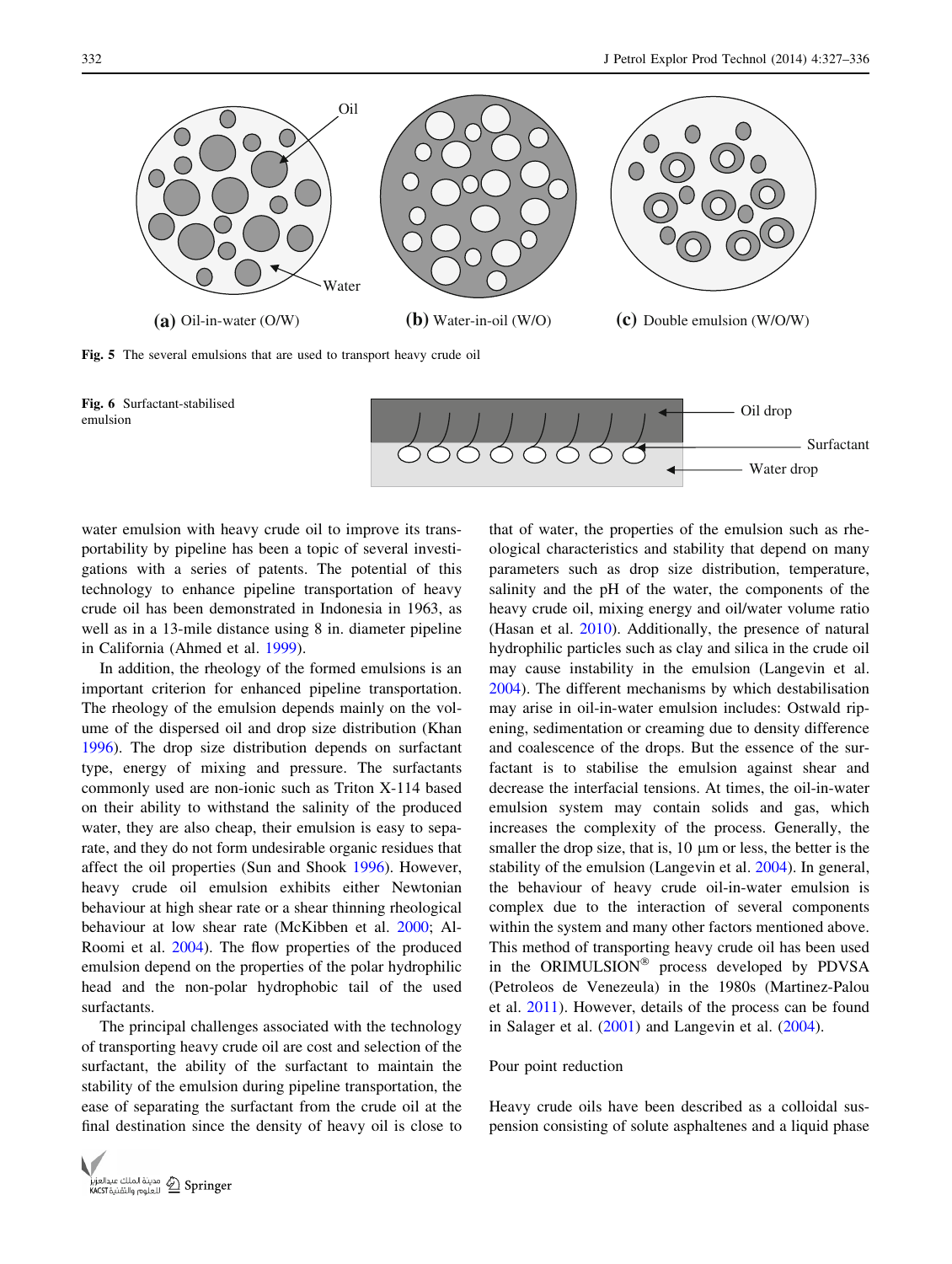maltenes, that is, saturates, aromatics and resins (Saniere et al. [2004\)](#page-9-0). The precipitation and aggregation of the asphaltenes macromolecules in the oil contribute greatly to its high viscosity and density, resulting in its high resistance to flow in pipelines. Therefore, suppressing this effect through the use of pour point depressants will help improve the oil flow properties. The pour of the oil is the lowest temperature at which it ceases to flow and loses its flow properties. For instance, it is extremely difficult to transport via pipeline waxy crude oil in cold weather. This is because decreasing temperature causes crystal growth which prevents the molecules of the oil from flowing. The crystallisation depends on climate, oil composition, temperature and pressure during transportation. There are several methods to minimise the cause of wax and asphaltenes deposition, and the use of polymeric inhibitor is considered an attractive alternative. The addition of copolymers such as polyacrylates, polymethacrylate, poly (ethylene-co-vinyl acetate), methacrylate, etc. inhibits the deposition phenomenon and stabilises transportation (Machado et al. [2001](#page-9-0); Soldi et al. [2007](#page-9-0)). Machado et al. [\(2001](#page-9-0)) found from the viscosity measurements that only below the temperature at which wax crystals starts forming did the copolymer exhibit a strong influence in the reduction of viscosity.

The complex nature of heavy crude oil creates many challenges during its transportation through long distance, especially when using pipelines. To overcome such problem of wax crystal formation as an interlocking network of fine sheets that block pipelines, pour point depressants (PPD), which contains oil-soluble long-chain alkyl group and a polar moiety in the molecular structure, is used. The long-chain alkyl group is inserted into the wax crystal and the polar moiety exists on the wax surface and reduces wax crystal size (Deshmukh and Bharambe [2008\)](#page-8-0). The PPD in most cases possesses highly polar functional groups.

## Friction reduction

As the dominant transport fluid property, high crude oil viscosity poses great challenges to oil production, refining and transportation through wells and pipeline. The viscous drag, wall friction and pressure drop in the pipeline are much higher in heavy oil compared to conventional light oils. The drag is the result of stresses at the wall due to fluid shearing causing a drop in fluid pressure (Martinez-Palou et al. [2011](#page-9-0)). This makes it challenging to pump the oil through a long distance. Therefore, drag reduction is a lubrication technique based on core-annular flow to reduce pressure in the transport of heavy oil via pipelines. The commonly used techniques to lower the friction to enhance pipeline transportation of heavy crude oil include dragreducing additives and core-annular flow. Both technologies reduce flow drag by varying the velocity field such as dampening the turbulent fluctuation in the near wall region of the pipeline, while the flow in the heavy oil pipeline is laminar or slightly turbulent with minimum flow resistance based on viscosity influence on flow drag (Chen et al. [2009](#page-8-0)). However, most studies on flow drag reduction pay attention mainly to reducing the viscosity by physical or chemical methods, but according to Newton's viscosity law flow drag depends upon fluid viscosity and velocity profile.

## Drag-reducing additives

The pressure drop encountered in heavy crude oil transportation via pipelines is more acute when it is to be transported over a long distances; therefore drag reduction by incorporating an additive becomes an option. The transportation of crude oil via pipelines is mostly in the turbulent flow regime. Additionally, high frictional loss as a result of high viscosity causes much of the energy applied to transport the crude oil to be wasted. High drag in turbulent flow is caused by radial transport of flow momentum by fluid eddies. Polymer drag reduction was discovered decades ago by Toms [\(1948](#page-9-0)), who observed about 30-40 % drag reduction upon the addition of polymer (methyl methacrylate) to turbulent monochlorobenzene flowing via pipeline. In this respect, drag-reducing additives help to reduce friction near the pipeline walls and within the turbulent fluid core of moving fluid. Therefore, for energy conservation and high efficiency of bitumen and heavy crude oil transfer, drag reduction is vital.

Over the years, technology has developed. Drag-reducing additives are classified into three categories: polymers, fibers and surfactants. The key role of these additives is to suppress the growth of turbulent eddies through the absorption of the energy released by the breakdown of the lamellar layer (Martinez-Palou et al. [2011\)](#page-9-0). Furthermore, drag additive helps reduce friction near the pipeline walls and within the turbulent fluid core during transportation, which results in high flow rate at a constant pumping pressure. However, details of the different categories of drag-reducing additives can be found in a review by Martinez-Palou et al. [2011](#page-9-0). Consequently, solubility of the drag-reducing additives in the heavy crude oil is a key requirement. In addition, there should be degradation resistance and stability against heat and chemical agent.

The common difficulties encountered in the use of dragreducing additives includes the tendency of the additive to separate when stored, difficulty in dissolving the additives in the heavy crude oil and the problem of shear degradation when dissolved in heavy crude oil. In addition, determining the dosage required to maintain constant pressure drop is challenging.

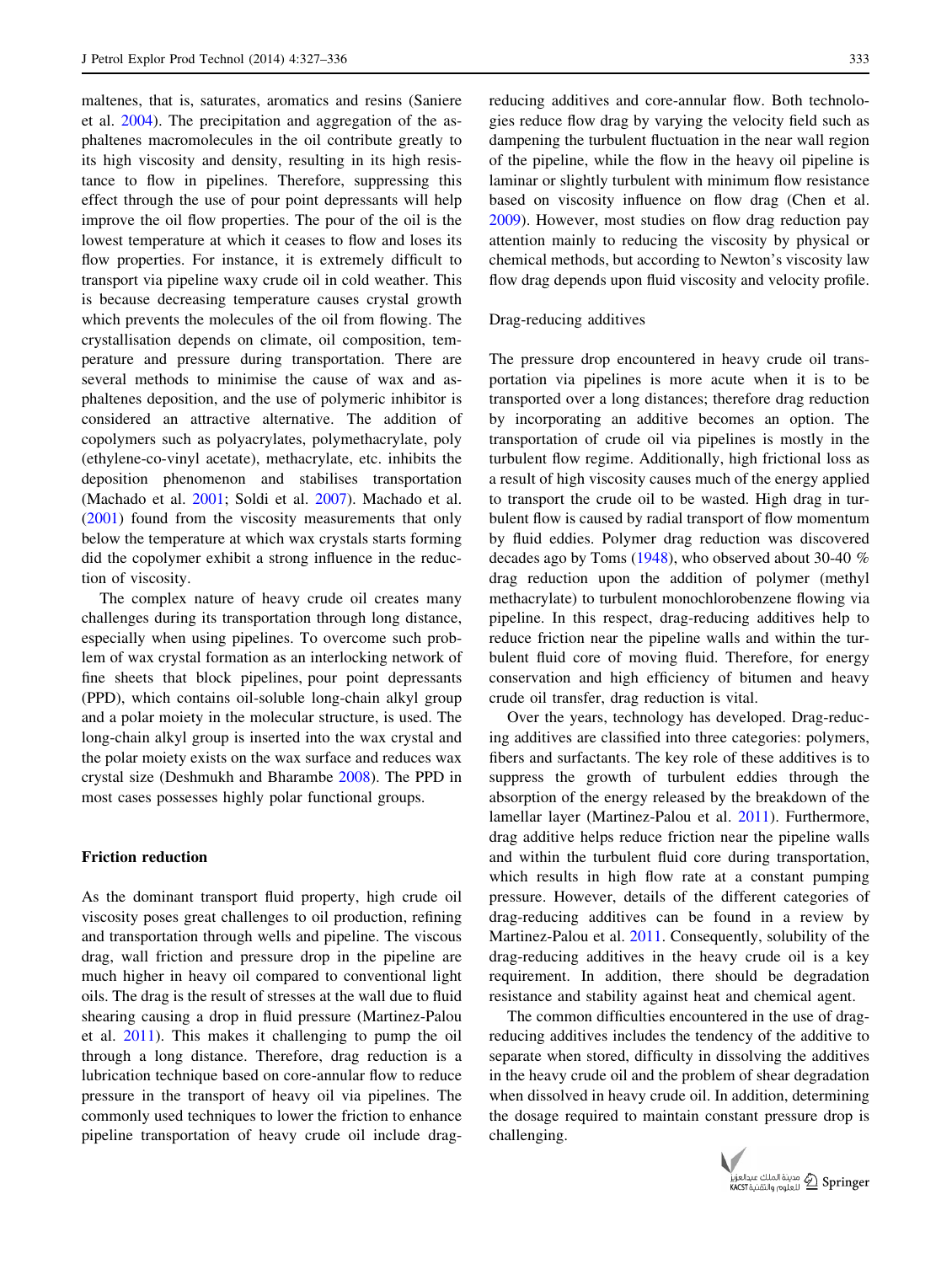



## Core-annular flow

The high viscosity of bitumen and heavy oil causes large pressure drop during transport through pipelines, which makes it impossible to simply pump the crude oil in a single-phase flow. Another method of reducing pressure drop in pipelines caused by friction in order to transport bitumen and heavy crude oil is developing core-annular flow. The main idea of this technique is to surround the core of the heavy crude oil as it flows through the pipeline with a film layer of water or solvent near the pipe wall, which acts as a lubricant, maintaining the pump pressure similar to that needed to pump the water or solvent. In this regard, the water or solvent flow as the annulus while the heavy crude oil is the core in the flow via pipeline, as illustrated in Fig. 7. The required water or solvent is in the range of 10–30 % (Saniere et al. [2004](#page-9-0); Wylde et al. [2012\)](#page-9-0). This implies that the pressure drop along the pipeline depends weakly on the viscosity of the heavy oil, but very closely to that of water. Furthermore, Bensakhria et al. [\(2004](#page-8-0)) found that with the heavy oil as the centre of the pipe and water flowing near the pipe wall surface, the pressure drop reduction was over 90 % compared with that without water lubrication. This technique was first reported by Isaacs and Speeds ([1904\)](#page-9-0) for the possibility of pipelining viscous fluids through the lubrication of pipe walls with water.

Additionally, core-annular flow is one of the flow regimes observed in two-phase flow via pipelines. In this flow regime, the solvent is at the pipe wall surface and lubricates the heavy oil at the core. In view of this, the heavy oil core is approximately in a plug flow. However,



during the water and oil two-phase flow in the pipeline, several flow regimes are possible depending on the properties of the oil such as density, surface tension, shear rate of the flow and fluid injection flow rate.

Nevertheless, the technique is capable of reducing the pressure drop close to that of transporting water. However, some of the limitations include achieving perfect coreannular flow appears to be very rare and may only exist for density-matched fluid (Bensakhria et al. [2004\)](#page-8-0). Bai et al. [\(1992](#page-8-0)) found that waves are created at the water and oil interface leading to wavy core-annular flow. Furthermore, when the density difference between the oil and water is large, a buoyancy force will produce a radial movement of the oil core. This effect, therefore, will push the core to the upper wall of the pipeline, as illustrated in Fig. [8](#page-8-0).

Additionally, the stability of the flow system is still under investigation (Bai et al. [1992](#page-8-0); Joseph et al. [1999](#page-9-0)). The flow velocity and capillary instability arising from surface tension break the core. But, increasing the velocity enhances the core stability.

If the core-annular flow is assumed to be perfect and well centred, then the pressure drop can be calculated from the following equation:

$$
\frac{\Delta P}{L} = \frac{Q}{\frac{\pi}{8} \left[ \frac{R^4}{\mu_w} + R_s^4 \left( \frac{1}{\mu_o} - \frac{1}{\mu_w} \right) \right]}
$$
(3)

where  $\Delta P/L$  is the pressure drop of the centred core-annular flow (Pa/m), Q is the total flow rate  $(m^3/s)$ , R is the radius of the pipe (m),  $R_s$  is the core radius (m), and  $\mu_w$  and  $\mu_o$  are the dynamic viscosity of water and oil, respectively (Pa s).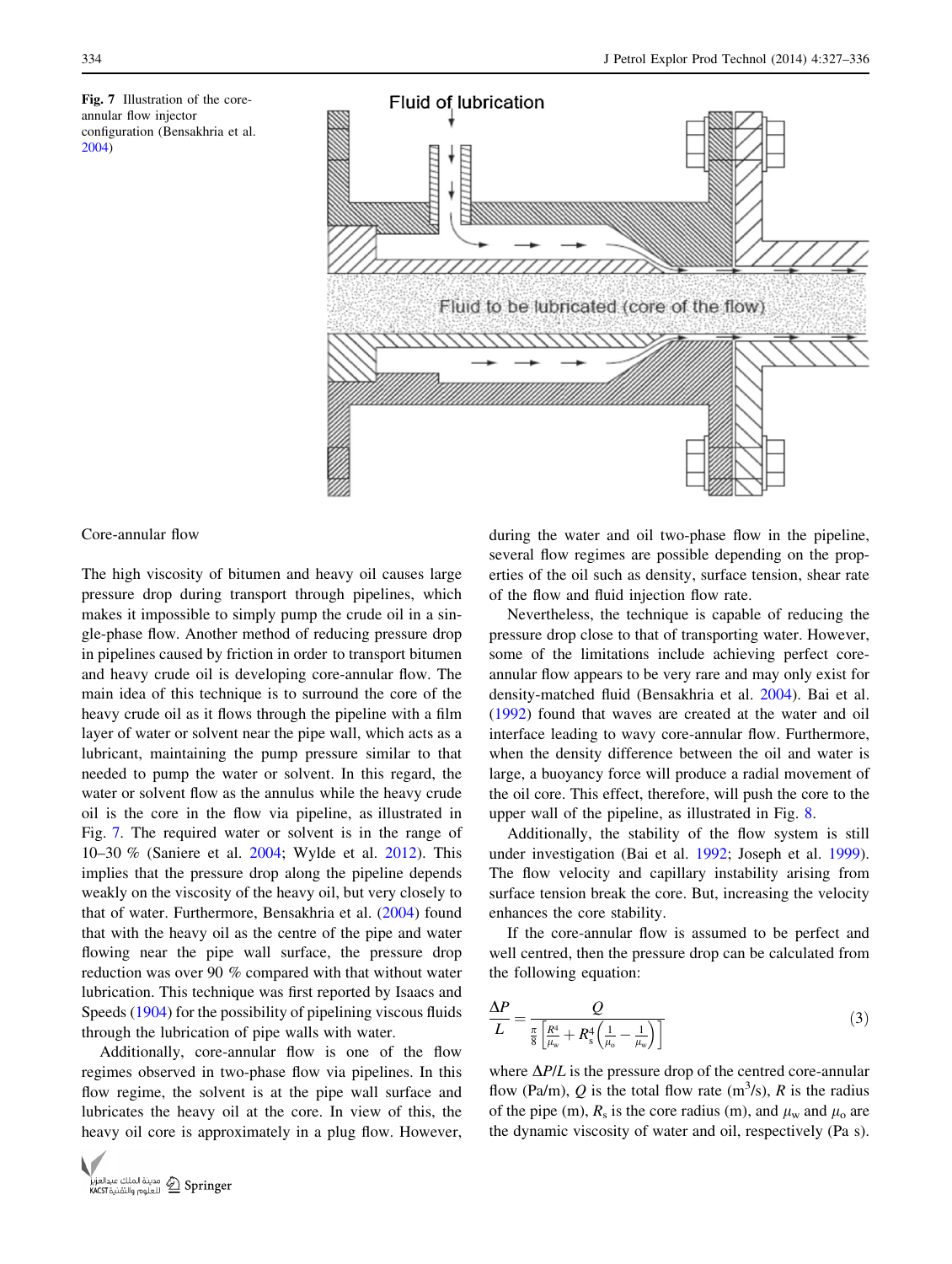<span id="page-8-0"></span>

Fig. 8 Radial position of the oil core: a perfect core-annular flow and b with density difference. C is the contact perimeter between the oil phase (core) and the pipe wall

#### In situ upgrading

The increasing exploitation of vast heavy oil and bitumen resources to meet global energy demand and the concern for the environment have led to the incorporation of in situ upgrading with enhanced oil recovery. In situ upgrading is achievable during thermal recovery methods such as ISC, SAGD, CSS and subsequently the novel THAI and its addon catalytic upgrading process in situ (CAPRI), collectively called THAI–CAPRI<sup>TM</sup> (Greaves and Xia 2004; Hart [2012;](#page-9-0) Hart et al. [2013\)](#page-9-0). These processes rely on the reduction of heavy crude oil viscosity by heat to improve its flow from the oil reservoir to the production well. The upgrading is due to the heavy molecules splitting into smaller molecules thermally. This thermal cracking reactions in situ reduces the viscosity of the heavy oil and bitumen to a high order of magnitude, thereby improving flow and production. However, of all these processes, the THAI–CAPRI process integrates a catalytic upgrading process into the recovery. Details of the above-mentioned technologies for in situ upgrading during heavy oil recovery can be found in a review paper on novel techniques for heavy oil and bitumen extraction and upgrading by Shah et al. [\(2010](#page-9-0)).

## **Conclusions**

For the increasing exploitation of heavy oil and bitumen, it is necessary to develop technology to aid in their transportation through pipelines. In this review paper, the technologies used to enhance the transportation of heavy crude oil and bitumen through pipelines was explored. Each of the three categories of methods employed to reduce viscosity and pressure drop to aid pipeline transportation of heavy crude oil has been presented along with their advantages and disadvantages. The techniques employed take into consideration the properties of the oil, regional logistics between the well-head and the refining site, operational concern, transport distance, cost, environmental concerns and the legislation. However, the present strategy in the petroleum industry is to integrate in situ upgrading to thermal enhanced oil recovery methods because of the cost, environment and energy effectiveness it offers.

Acknowledgments The author would like to acknowledge the financial support of the Petroleum Technology Development Fund (PTDF), Nigeria, towards this research.

Open Access This article is distributed under the terms of the Creative Commons Attribution License which permits any use, distribution, and reproduction in any medium, provided the original author(s) and the source are credited.

### References

- Ahmed NS, Nassar AM, Zaki NN, Gharieb KhH (1999) Formation of fluid heavy oil-in-water emulsions for pipeline transportation. Fuel 78:593–600
- Al-Roomi Y, George R, Elgibaly A, Elkamel A (2004) Use of a novel surfactant for improving the transportability/transportation of heavy/viscous crude oil. J Pet Sci Eng 42:235–243
- Anhorn JL, Badakhshan A (1994) MTBE: a carrier for heavy oil transportation and viscosity mixing rule applicability. J Can Pet Technol 33(4):17–21
- Ashrafizadeh SN, Kamran M (2010) Emulsification of heavy crude oil in water for pipeline transportation. J Pet Sci Eng 71:205–211
- Bai R, Chen K, Joseph DD (1992) Lubricated pipelining: stability of core-annular flow. Part 5 experiments and comparison with theory. J Fluid Mech 240:97–132
- Bensakhria A, Peysson Y, Antonini G (2004) Experimental study of the pipeline lubrication for heavy oil transport. Oil Gas Sci Technol Rev IFP 59(5):523–533
- Chang C, Nguyen QD, Ronningsen HP (1999) Isothermal start-up of pipeline transporting waxy crude oil. J Non-Newton Fluid Mech 87:127–154
- Chen Q, Wang M, Pan N, Gao Z-Y (2009) Optimization principle for variable viscosity fluid flow and its application to heavy oil flow drag reduction. Energy Fuels 23:4470–4478
- Deshmukh S, Bharambe DP (2008) Synthesis of polymeric pour point depressants for Nada crude oil (Gujarat, India) and its impact on oil rheology. Fuel Process Technol 89:227–233
- Eskin D, Ratuloswski J, Akbarzadeh K, Pan S (2011) Modelling asphaltene deposition in turbulent pipeline flows. Can J Chem Eng 89:421–441
- Gateau P, Henaut I, Barre L, Argillier JF (2004) Heavy oil dilution. Oil Gas Sci Technol Rev IFP 59(5):503–509
- Greaves M, Xia TX (2004) Downhole upgrading of Wolf Lake oil using THAI–CAPRI processes-tracer tests. Prep Pap-Am Chem Soc Div Fuel Chem 49(1):69–72
- Greaves M, Young TJ, El-Usta S, Rathbone RR, Ren SR, Xia TX (2000) Air injection into light and medium heavy oil reservoirs: combustion tube studies on West of Shetlands Clair oil and light Australian oil. Trans IChemE 78(Part A):721–730
- Guevara E, Gonzales SA, Nunez G (1998) Highly viscous oil transportation methods in the Venezuelan Oil Industry. In: Proceedings of the 5th world petroleum congress, London, pp 495–502